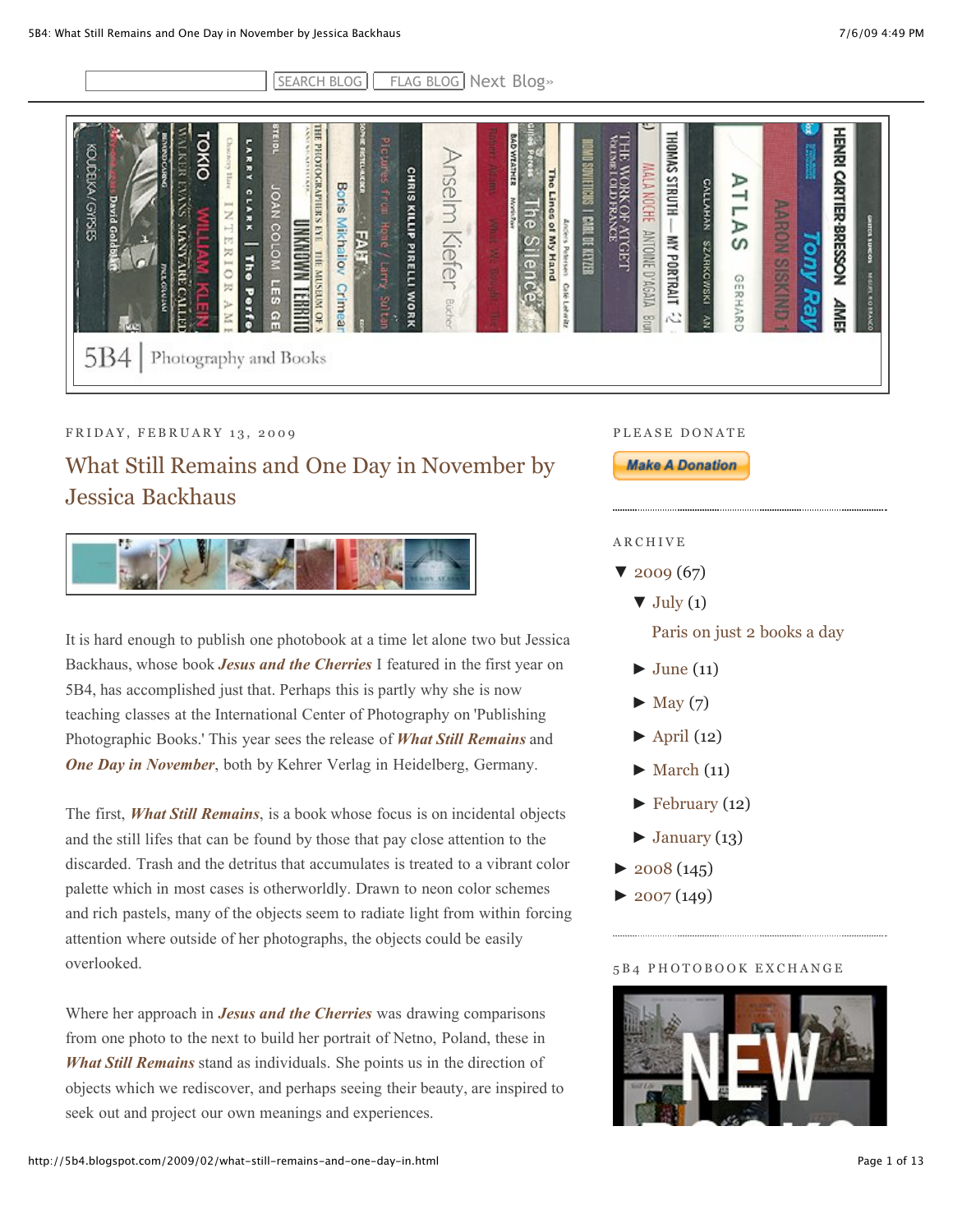The best of which like *Orchids in Salzburg* with its smear of a handprint on the window sit with clear hierarchy over others while *Blue Umbrella* may represent, for me, one that would not inspire deeper insight. This hierarchy among the images is apparent throughout the book and I wish there was a harder, more demanding edit at work. My other bit of criticism which may come across as harsh is that each plate is titled and I advise to ignore them. They gush with sentimentality and cliche and are far beneath the fine images.

Like many of Kehrer's releases, the book itself is a well crafted object with a very clean, if traditional, design. Photograph on the right-hand side and a centered title on the facing left. The printing beautifully renders her unique tonalities. Jean Dykstra offers a short introductory essay entitled *The Importance of the Incidental*.



*[One Day in November](http://www.artbooksheidelberg.com/html/detail/en/jessica-backhaus-978-3-86828-022-7.html)* is, for me, the much better of the two offerings. An homage to the photographer Gisele Freund, or more appropriately, to a friendship which helped shape a young artist.

In 1992, Backhaus had the opportunity to meet Gisele while she was a young student living in Paris and quickly started a friendship that would last until Freund's death in March of 2000. *[One Day in November](http://www.artbooksheidelberg.com/html/detail/en/jessica-backhaus-978-3-86828-022-7.html)* refers to the month of that first meeting and this book demonstrates the impact that relationship would have on Backhaus.

Even with a large edit of 90+ images, the work here are a better gauge of Backhaus's talents not only as a photographer but as a bookmaker. Some images sit as individuals while she combines others into triptychs that work wonderfully.

Freund tended towards quieter images that resonate beauty and a harmony in everyday still lifes, and Backhaus is a modern successor. Jessica's world is devoid of turmoil and basks in optimism even when examining pollution or decay. This is a thread through most of her published work. At a moment in history when the world is preoccupied with depressed economies and fear of what the future may hold, her photos offer a small refuge in a better, perhaps more innocent world. Her observations, even when we have seen them before, are sound and worth our fullest attention. Thankfully due to their seductive





#### 5 B 4 DONATION PRINT OFFER



#### EUGENE ATGET: PHOTOGRAPHE D E P A R I S



#### WALKER EVANS: AMERICAN PHOTOGRAPHS